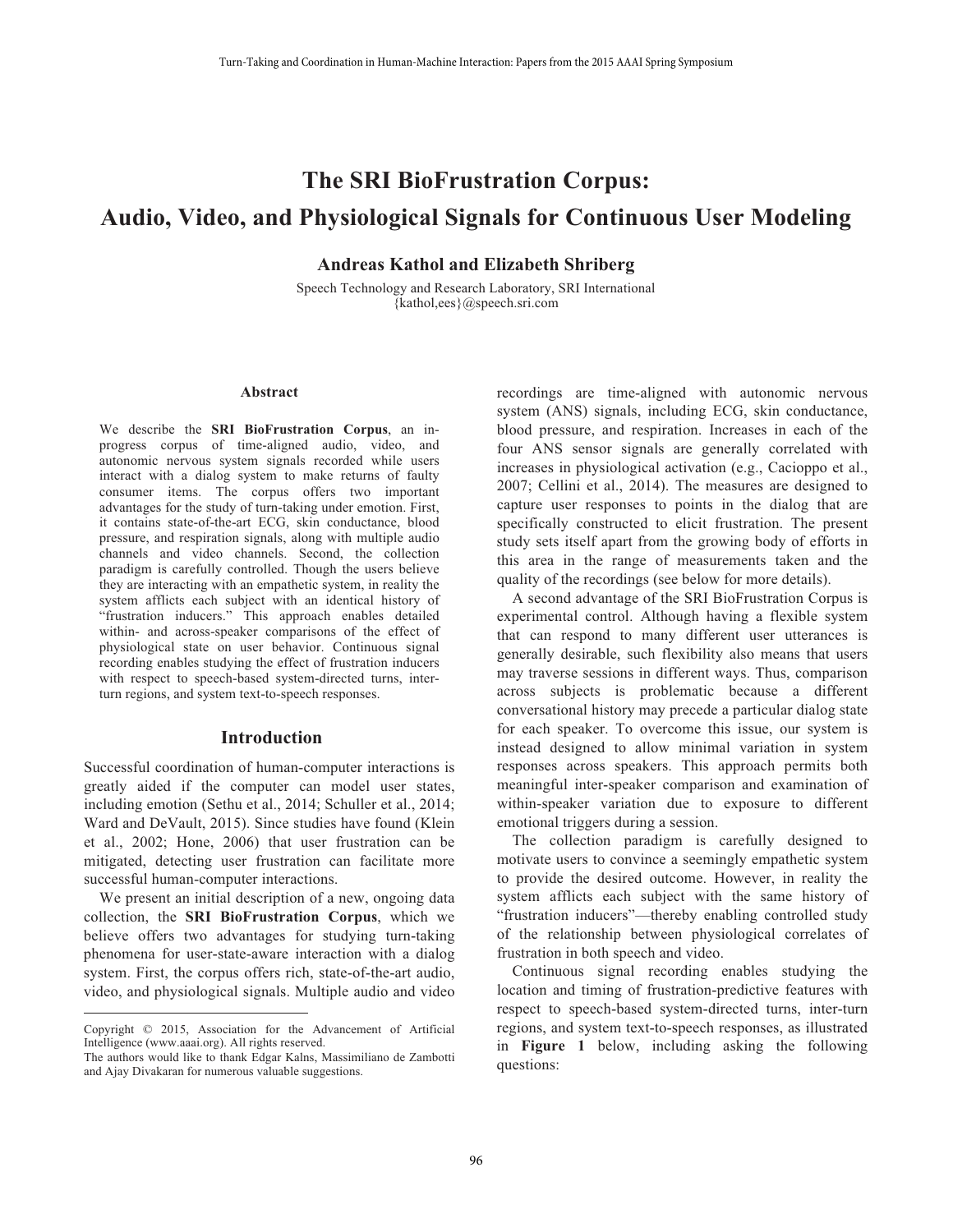- What is the effect of physiological state on turn length, turn latencies, and barge-in rates?
- Is speech and/or gesture-based behavior between system-directed turns (for example, off-turn talk, grunts, or facial or head movements) useful for prediction of current or future physiological state?
- What effects are seen in the speech signal under frustration?
- What effects are seen in the video signals under frustration?
- How are effects in speech and video related to the user's specific history of and magnitudes of changes in physiological signals?
- How do individual speakers vary in the relationship between physiological and A/V signal changes?



**Figure 1**: Illustration of turns overlaid onto (subset of) ANS tracks (ECG, breathing (THOR), skin conductance level (SCL)); examples of off-turn talk, frustration inducers.

In the following section, we describe the experimental setup (including the dialog system used), triggers of frustration, and methods for recording ANS and other data.

## **Corpus Design and Collection**

If frustration is the emotional response to obstacles in the pursuit of needs or desires, then this definition raises the question what kinds of needs can be manipulated ethically in a laboratory setting to generate authentic frustration experiences and behavior. Because customizing each session to the items that generate the greatest emotional response in each subject is impractical, we chose instead to use a substantial monetary reward (\$100). This reward is given to the subjects at the beginning of the session, but they are told that failing to satisfactorily complete a minimum number of tasks will lead to having the entire reward revoked. By presenting the incentive in this manner (rather than promising them pay at the end), we appeal to subjects' loss aversion (Kahneman & Tversky, 1984). Additionally, the subjects are told that other subject have had no trouble completing the tasks, which sets the expectation that the tasks will be easy to accomplish.

#### **Tasks**

The subjects are told to assume the identity of customers who have bought some household items and have found them to be defective in some way. The details of that identity (name, address, etc.) and of the item to be returned are given to them on cue cards at the beginning of the session. To return the items, the subjects need to talk to a dialog system (*"Returns"*). The task is getting the system to take back each item and reimburse the customer at full price. Each subject has eight items to return; in order to qualify for keeping the monetary reward, they must return at least six of those items "successfully" (i.e., at full price). Otherwise, the subjects are told, they will lose the entire amount.

 If the *Returns* system does not immediately offer a full refund, the subjects are told that they have at least one chance to convince it to reverse its decision. Additionally, they are told that the system can detect their emotional state and is more likely to reverse its earlier decision if they succeed in conveying their emotional state in their speech. This latter instruction serves two purposes. First, it tries to counteract any inclination to speak to the computer in a "mechanical" voice devoid of emotional content. Second, by making the system behavior seemingly responsive to emotional expressiveness, users are encouraged to use their speech in the same way that they would convey emotions such as frustration with actual human interlocutors.<sup>1</sup>

#### **Dialog system**

The *Returns* dialog system used in this collection was built with SRI's internal VPA technology.<sup>2</sup> VPA systems are designed to cover a wide range of possible user intents and dialog states; but for this work, we opted for a system with rather limited functionality. To make the user believe that the system is capable of understanding at some level, the speech recognition results must match the expected responses for a number of narrowly defined prompts, such as questions about name, address, etc. In other instances, the system completely ignores the user input and instead

 1 While this may be taken by subjects as an invitation to overact, we have not actually found such behavior in our data so far.

See e.g., https://www.bbvaopenmind.com/en/bbva-and-sri-internationaldebut-the-first-intelligent-virtual-personal-assistant-vpa-for-banking/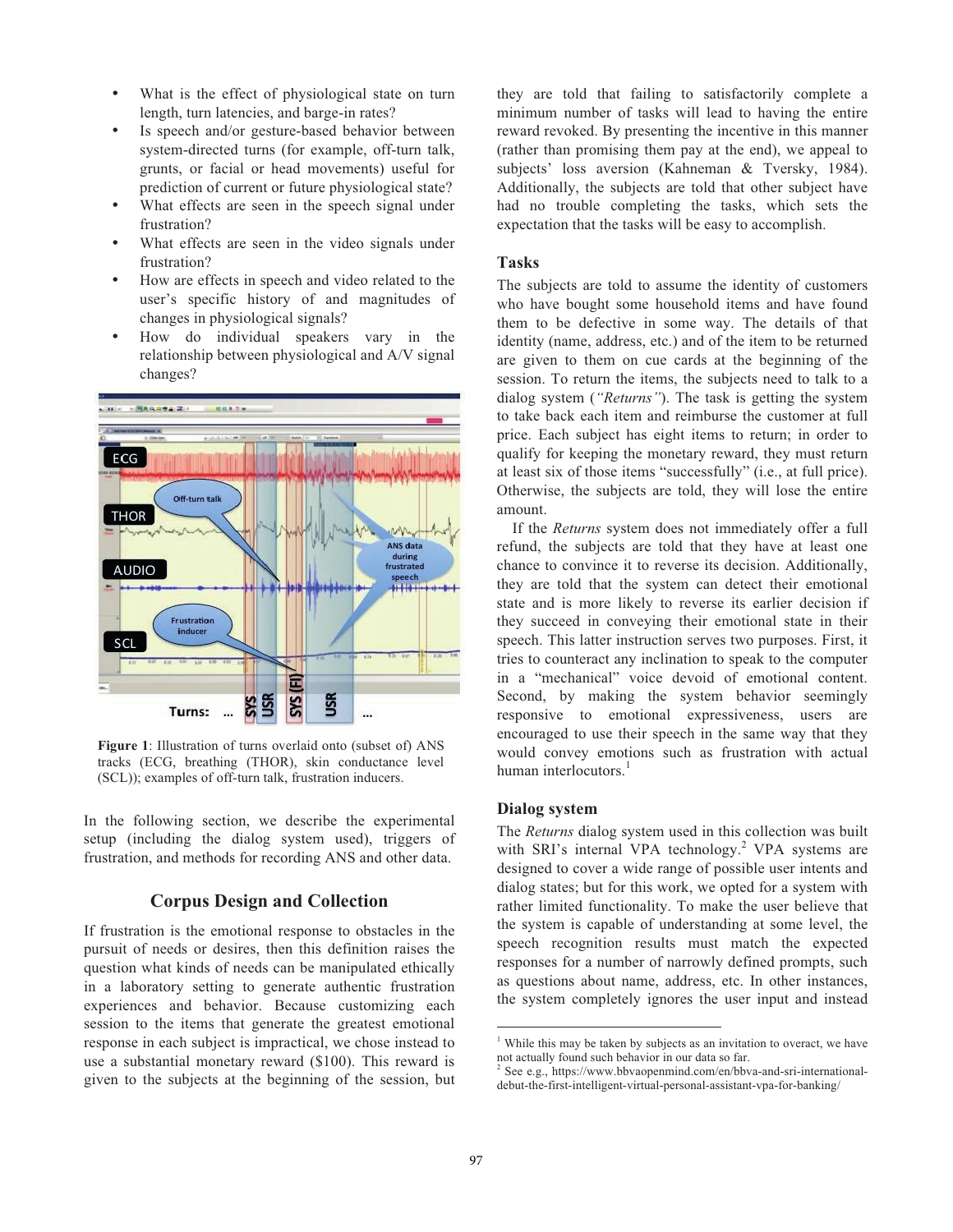proceeds according to a predefined workflow. Additionally, the outcome for each returnable item is entirely deterministic. Thus, contrary to what subjects are told, their speech has no bearing on how the system will deal with their return request. In this sense, the dialog system implements a "Wizard-of-Oz" (WOZ) protocol: the system has the very functionality that we hope to add by using the data being collected. However, unlike most WOZ studies, no human interaction is required. The various tasks and workflows are sufficiently complex (with actual speech recognition inserted at strategic points) to render plausible the existence of an emotionally intelligent system.

## **Frustration inducers**

All but one of the eight tasks presents subjects with a variety of what we call "frustration inducers." These elements have been deliberately inserted in the workflow to hinder the subjects in their goal of a full refund for the item to be returned. Three frustration inducers are discussed in the following.

## **"Ugly policy"**

A reasonable assumption is that any customer who has acquired a defective product is entitled to a full refund. However, this expectation is thwarted when the system insists on reducing the refund amount by subtracting certain expenses such as shipping fees or restocking fees. Additionally, a sudden price drop is presented as a reason why only a partial refund can be awarded.

#### **Throwback**

Another reasonable assumption is that the computer will accumulate the information that the subjects are asked to provide. However, in a number of tasks, the system flouts this expectation by simply "forgetting" the immediately preceding *n* utterances and prompting the subject for the information that was already collected a few turns earlier.

#### **Lack of understanding**

In a number of tasks, additional loops have been inserted in which the system declares that it is unable to understand the user and prompts the user for a repetition. Again, we consider this setup a frustration trigger because it keeps the subject from achieving his/her goal with no clear indication of what caused the failure to communicate.

 A schematic example of a dialog follows. Speaker turns that are ignored by the system are listed as "<anything>". System prompts designed to frustrate the user are annotated as "FI" (frustration inducer):

**SYS**: Welcome. Please tell me what you'd like to do. **USER**: I need to return hiking boots. **SYS**: Sure, I can help you with returning your hiking boots. First, tell me your name please. **USER**: <name from card> **SYS**: … (more prompts)

**SYS**: Tell me in your own words what the problem is.

**USER**: <anything>

**SYS**: Did you use the item in any way that would void the warranty?

**USER**: No

 *FI (user input ignored):* 

**SYS**: Could you elaborate on what has voided the warranty? **USER**: <anything>

 *FI (user input ignored, "ugly" policy):* 

**SYS**: Due to the voided warranty, you have to pre-pay the restocking fee of \$35 to return the hiking boots. Hence, you only qualify for a partial refund of \$63. ... If you are not satisfied, you may qualify for a higher refund if you can state your case convincingly in a few sentences.

**USER**: <anything>

 *FI (initial explanation rejected):* 

**SYS**: Okay. Please elaborate in greater detail why you think you are eligible for a full refund.

**USER**: <anything>

 *FI (understanding failure):* 

**SYS**: I'm sorry, I did not fully understand what you just said. Could you repeat please?

**USER**: <anything>

 *FI (understanding failure, again):* 

**SYS**: My apologies, but I still have trouble understanding you. Could you repeat that please?

**USER**: <anything>

 *FI (final rejection):* 

**SYS**: Let me check ... Unfortunately, according to company policy, these are insufficient reasons to reconsider our decision. You still only qualify for a partial refund of \$63.

The workflow for a given task ignores user input at the same places for each subject. This ensures that the dialog history is fully comparable across subjects at any given point, including frustration inducers.

#### **Nonfrustration regions**

Because the subjects are instructed that the emotional content in their speech is what will get the system to reverse its earlier refusal to grant a full refund, providing a sense that precisely that behavior has made the difference is important. For that reason, any positive outcome (i.e., the system granting a full return after initial refusal) is accompanied by an "empathetic" statement suggesting that the system was able to sense the frustration:

**SYS**: I am sorry, you don't seem to be very satisfied, let me check if we can help you. Good news! Based on the information you provided, you qualify for a full refund.

Tasks with a positive final resolution also serve to establish a nonfrustrated baseline that frustrated speech can be compared against. Additionally, we add half a minute of relaxation between tasks to reduce any spillover effect from an emotionally charged task to the next task.